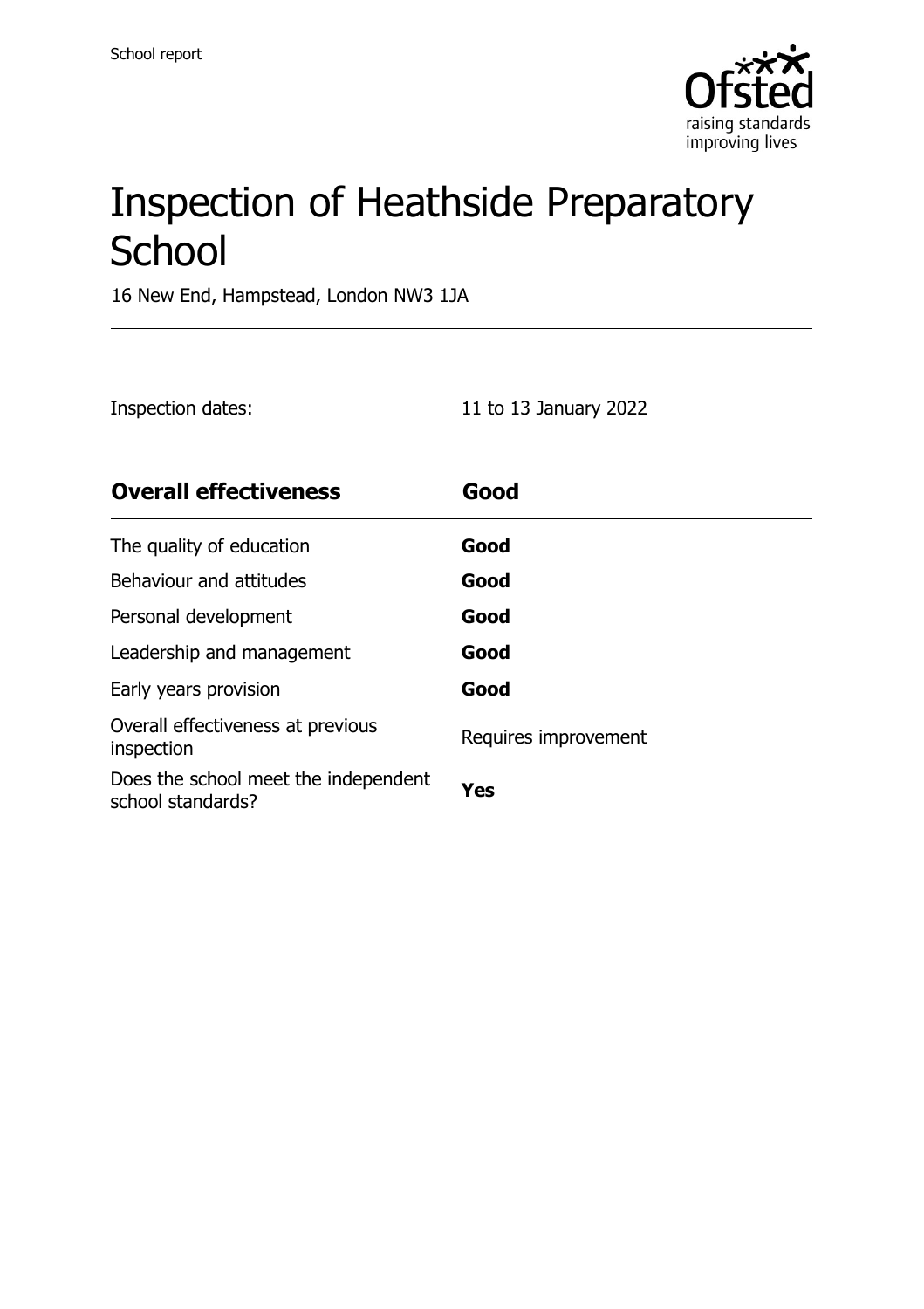

#### **What is it like to attend this school?**

Pupils love coming to school because their lessons are fun and learning is exciting. Teachers and staff treat pupils with great kindness and respect. Pupils trust their teachers to help them learn, keep them safe and send them on their way to the next stage of their education. That trust is well placed. Pupils are extremely well cared for and nurtured. Pupils new to the school are warmly welcomed and settle in quickly.

Pupils are consistently well behaved. Lessons are rarely interrupted by silliness, enabling teachers to focus on learning. Bullying is extremely rare. Relationships are very positive. Pupils hold their teachers in high esteem and know that they will resolve any concerns they may have quickly and fairly. The balance between strict rules and a relaxed atmosphere is just right. Pupils are enthusiastic about school and absorb learning with a sense of awe. As a result, pupils achieve highly and move to schools of their choice.

Pupils' respect for others is strong. They enjoy the work they do in their personal, social and health education (PSHE) lessons. Older pupils appreciate the careers programme and how it helps them to think about their future. There are many opportunities for pupils to take responsibility around the school.

#### **What does the school do well and what does it need to do better?**

Leaders' work to improve the school has been highly successful. Following the change of proprietor and the appointment of the current headteacher, leaders have acted decisively. They have put past failings behind them and built a well-organised school that has pupils' learning as its focus. Policies, routines and high expectations are now firmly established. Provision for careers education, relationships and sex education, and health education meet requirements, as do the arrangements to comply with schedule 10 of the Equality Act 2010. Not only are all the independent school standards met consistently, but pupils receive a high-quality education.

The well-planned curriculum aims to ensure that pupils build and deepen their learning. In Years 1 to 6, leaders have adopted a scheme that they have adapted appropriately to meet the needs of their pupils. Learning is organised into different themes. Leaders have thought carefully about how pupils' knowledge in each subject develops sequentially over time. However, there are some inconsistencies in how different subjects are taught. Sometimes, teachers find it difficult to get to the heart of what matters. This affects how well pupils learn and remember the most important subject content.

Subject training for teachers has not received as much attention as developing leadership capacity. Leaders and governors know that subject training is now a priority.

In Years 7 to 9, pupils build on their previous learning and deepen their knowledge and skills well. For example, in biology in Year 7, teachers build on previous work on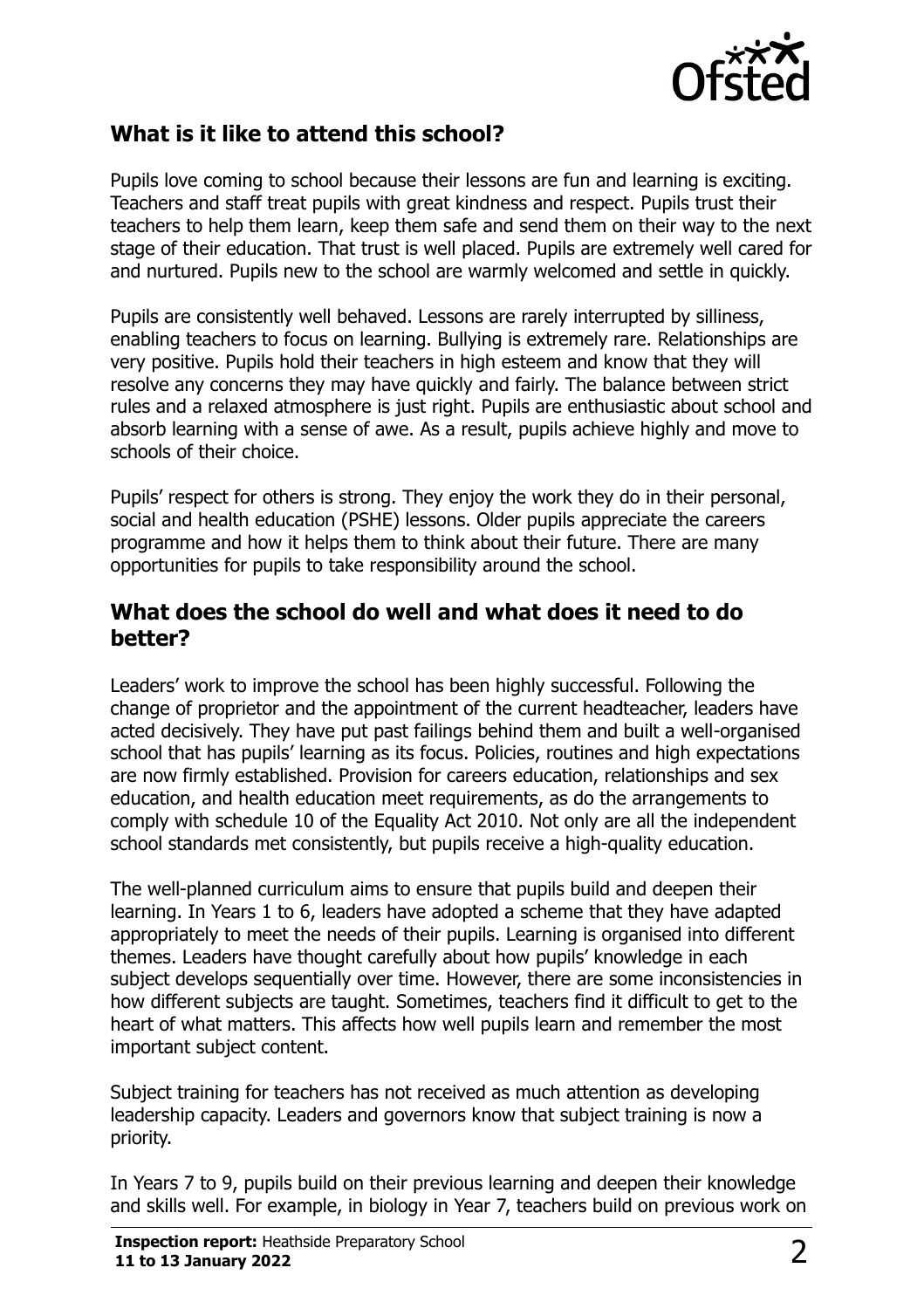

plants to introduce the structure of cells. This learning is developed further in Year 9, when pupils learn about complex cell structures. Teachers are careful to ensure that they repeat important concepts so that pupils can recall facts and ideas instinctively. As a result, pupils are able to draw conclusions and apply their learning to other situations.

Teachers are knowledgeable about how to teach. They use assessment to identify any gaps in pupils' learning. Teachers use different approaches to spark pupils' interest. For example, teachers dress up as characters of the story they are reading or get pupils to guess what an object is in a bag. Higher up the school, teachers encourage pupils to discuss their ideas and encourage them to ask questions.

The school's approach to early reading is effective. Children in the Nursery and Reception classes get a strong start and are introduced to simple books and writing early on. A phonics programme is used effectively with children in Reception and in Year 1. Pupils learn the sounds that letters represent and put these together confidently to read words. Staff ensure that the books pupils read match the sounds they are learning in their phonics lessons. Nearly all pupils are confident readers by the end of Year 1. Staff provide individual support to those pupils who still need help in Year 2.

Leaders and staff do much to give pupils an experience that is broader than just the academic. Pupils enjoy visits to theatres and places of interest such as Hampton Court a great deal. Many attend the school's after-school clubs, which range from chess to science. These activities aim to broaden and deepen pupils' learning.

Pupils with special educational needs and/or disabilities (SEND) are well supported. Leaders ensure that pupils' individual needs are carefully identified. Staff provide these pupils with the help they need. All pupils, including those with SEND, achieve well.

### **Safeguarding**

The arrangements for safeguarding are effective.

Leaders' efforts to ensure that pupils are safe and well cared for are highly successful. A thorough overhaul of the systems and procedures for safeguarding means that there are robust checks on the suitability of staff. Pupils said that they 'definitely' feel safe. Inspectors confirm that the school is a safe and caring environment for pupils.

Regular training for staff helps to ensure that they know about the most recent guidance and the signs that a pupil may be worried about something. The new online system for staff to report concerns is proving effective. Record-keeping is thorough. Strong links with external agencies, such as the local authority, mean that leaders are able to arrange appropriate support quickly.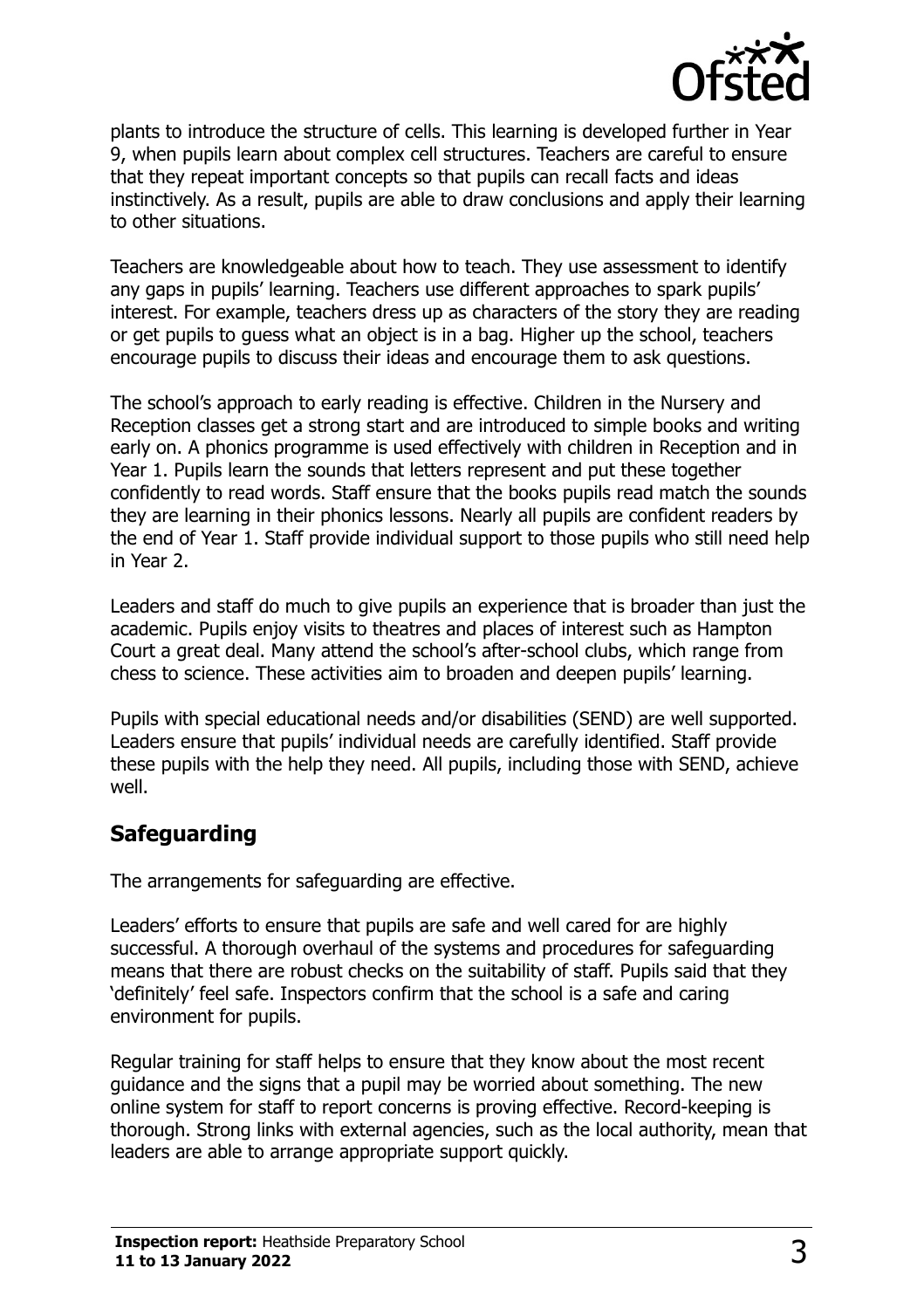

The school's safeguarding policy is published on its website. It is updated regularly to take account of current government guidance.

## **What does the school need to do to improve?**

## **(Information for the school and proprietor)**

 $\blacksquare$  The curriculum has improved rapidly over the past two years, thanks to the efforts of all staff. Leaders have thought carefully about what pupils should be taught in each subject and theme. However, there are some inconsistencies in how different subjects are taught. Sometimes, teachers do not ensure that pupils are taught the most important subject content in a logical order. Leaders and governors should ensure that everyone has a common understanding of the curriculum and how it translates into a sequenced teaching programme. This work should include subject-specific training, which leaders and governors have already identified as a priority.

#### **How can I feed back my views?**

You can use [Ofsted Parent View](http://parentview.ofsted.gov.uk/) to give Ofsted your opinion on your child's school, or to find out what other parents and carers think. We use information from Ofsted Parent View when deciding which schools to inspect, when to inspect them and as part of their inspection.

The Department for Education has further quidance on how to complain about a school.

If you are the provider and you are not happy with the inspection or the report, you can [complain to Ofsted.](http://www.gov.uk/complain-ofsted-report)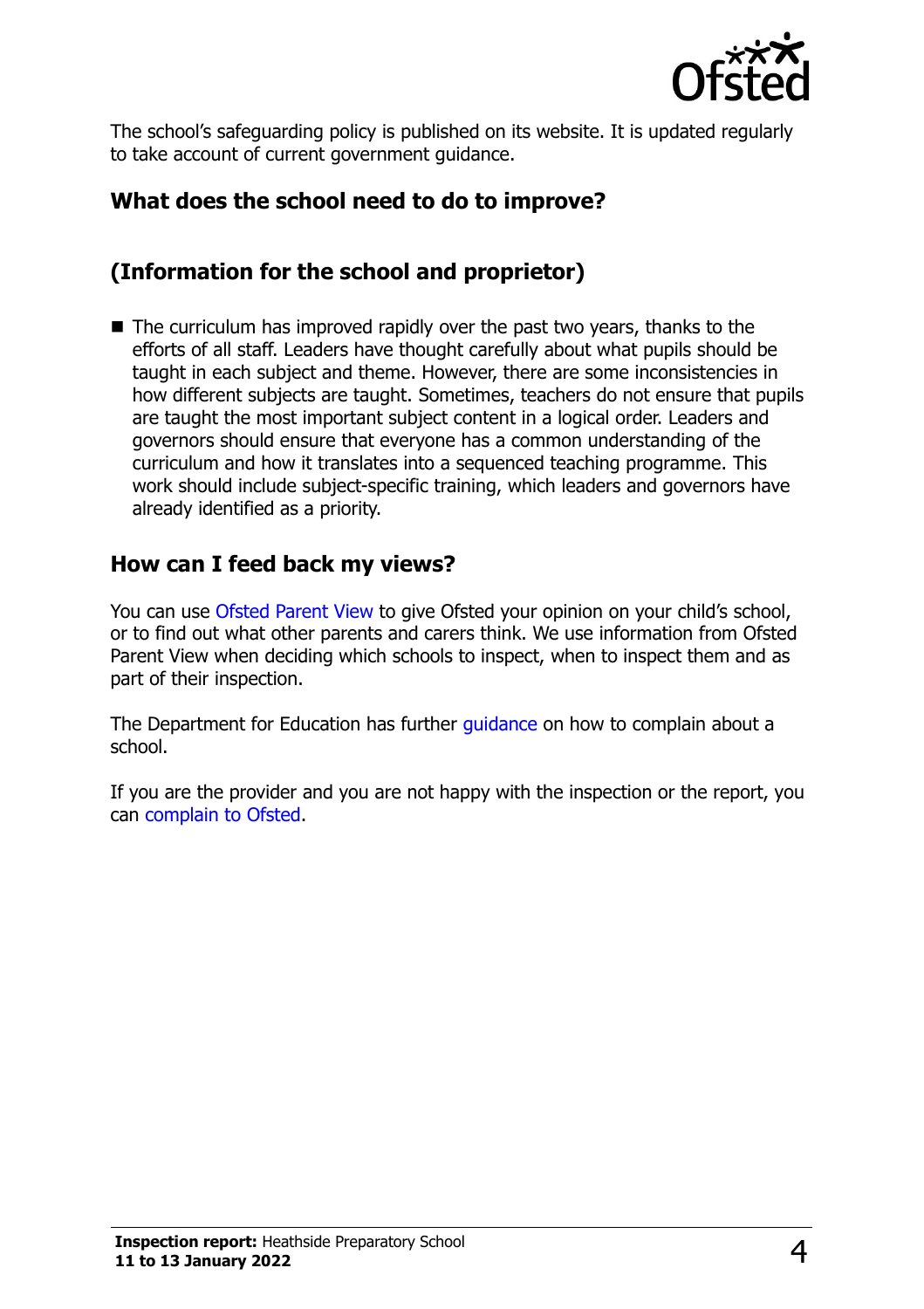

## **School details**

| Unique reference number             | 100078                           |
|-------------------------------------|----------------------------------|
| <b>DfE registration number</b>      | 202/6360                         |
| <b>Local authority</b>              | Camden                           |
| <b>Inspection number</b>            | 10216678                         |
| <b>Type of school</b>               | Other independent school         |
| <b>School category</b>              | Independent school               |
| Age range of pupils                 | 2 to 16                          |
| <b>Gender of pupils</b>             | Mixed                            |
| Number of pupils on the school roll | 223                              |
| <b>Proprietor</b>                   | <b>Dukes Education</b>           |
| <b>Chair</b>                        | Aatif Hassan                     |
| <b>Headteacher</b>                  | Katherine Vintiner               |
| <b>Annual fees (day pupils)</b>     | £15,183 to £19,392               |
| <b>Telephone number</b>             | 0203 058 4011                    |
| <b>Website</b>                      | www.heathsideschoolhampstead.com |
| <b>Email address</b>                | info@heathsideprep.co.uk         |
| Date of previous inspection         | 19 to 21 March 2019              |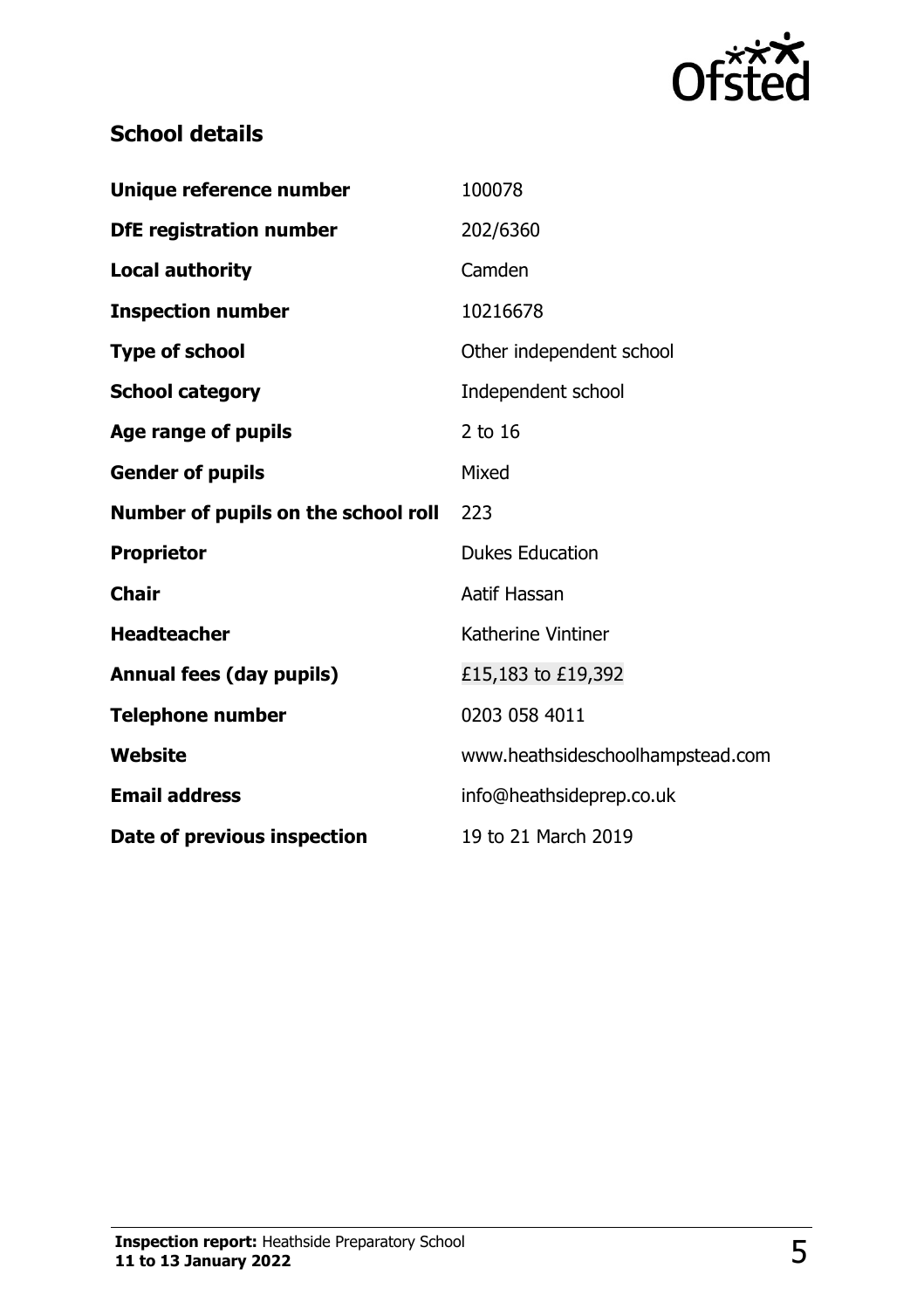

#### **Information about this school**

- Heathside Preparatory School is an independent school that is located in the London Borough of Camden.
- The previous standard inspection was carried out from 19 to 21 March 2019 and judged that the school required improvement.
- The school does not use any alternative provision.
- The school meets the independent school standards. These are the requirements set out in the schedule to the Education (Independent School Standards) Regulations 2014.

## **Information about this inspection**

Inspectors carried out this inspection under section 109(1) and (2) of the Education and Skills Act 2008. The purpose of the inspection is to advise the Secretary of State for Education about the school's suitability for continued registration as an independent school.

This was the first routine inspection the school had received since the COVID-19 pandemic began. Inspectors discussed the impact of the pandemic with leaders, and have taken that into account in their evaluation.

- During the inspection, inspectors spoke with pupils about school life. They also spoke with the chair of the proprietor body, the managing director, the headteacher and senior leaders.
- There were 117 responses to Ofsted Parent View and 114 written comments from parents and carers. There were 43 responses to the online staff survey and none to the pupil survey.
- Inspectors carried out deep dives in these subjects: English, PSHE, early reading, science and history. For each deep dive, inspectors met with subject leaders, looked at curriculum plans, visited a sample of lessons, spoke to teachers, spoke to some pupils about their learning and looked at samples of pupils' work. Other subjects were also considered as part of the inspection, including geography and the thematic curriculum in Years 1 to 6.
- Inspectors reviewed a range of documentation, including curriculum plans. They also looked at safeguarding and child protection policies and procedures, minutes of meetings of the governing body, records of behaviour and attendance, and other information provided by school leaders.
- Inspectors toured the school sites and looked at a range of documentation to check the school's compliance with the independent school standards.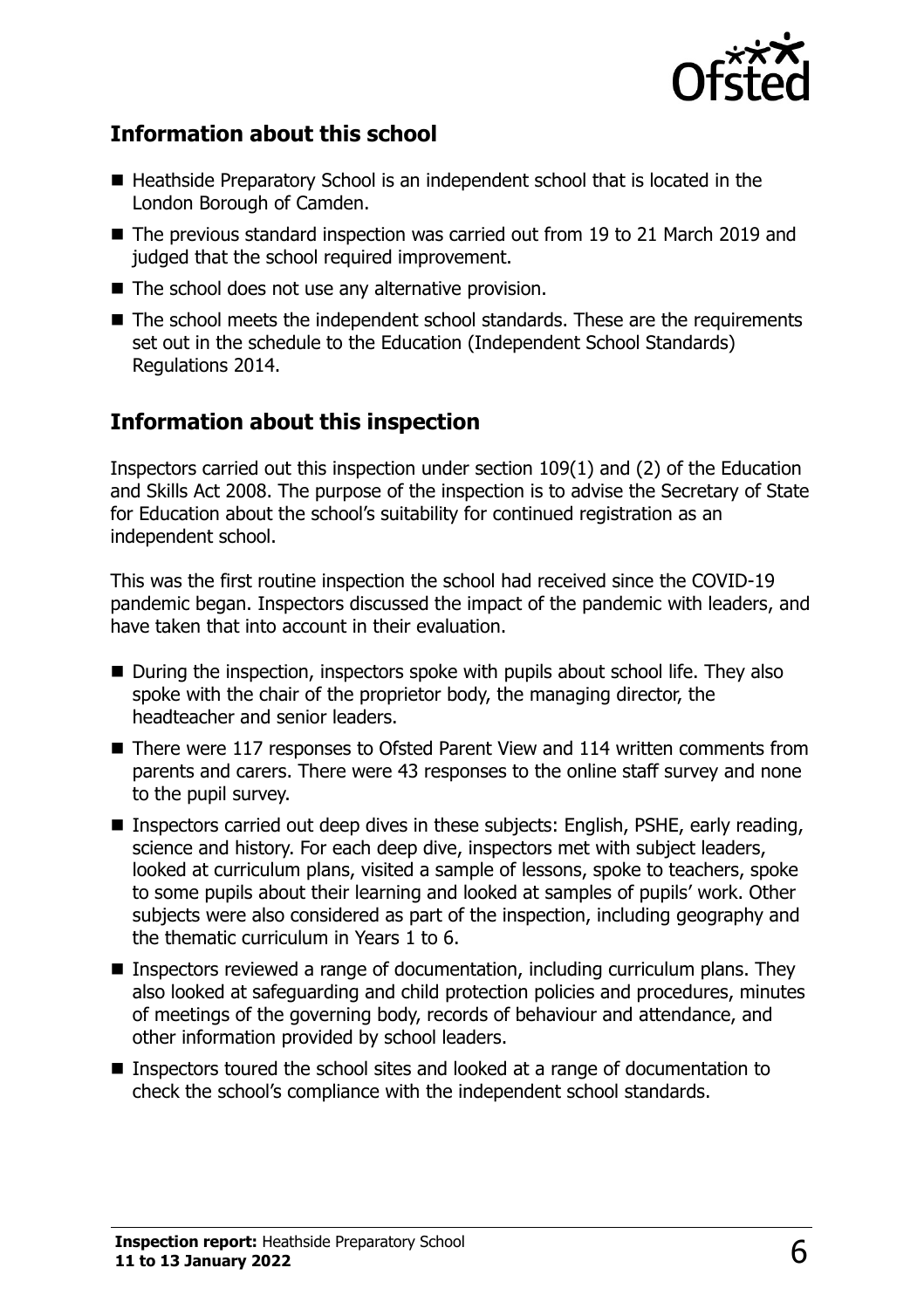

#### **Inspection team**

Brian Oppenheim, lead inspector Her Majesty's Inspector Alice Clay **Alice Clay Her Majesty's Inspector** Sophie Healey-Welch Her Majesty's Inspector